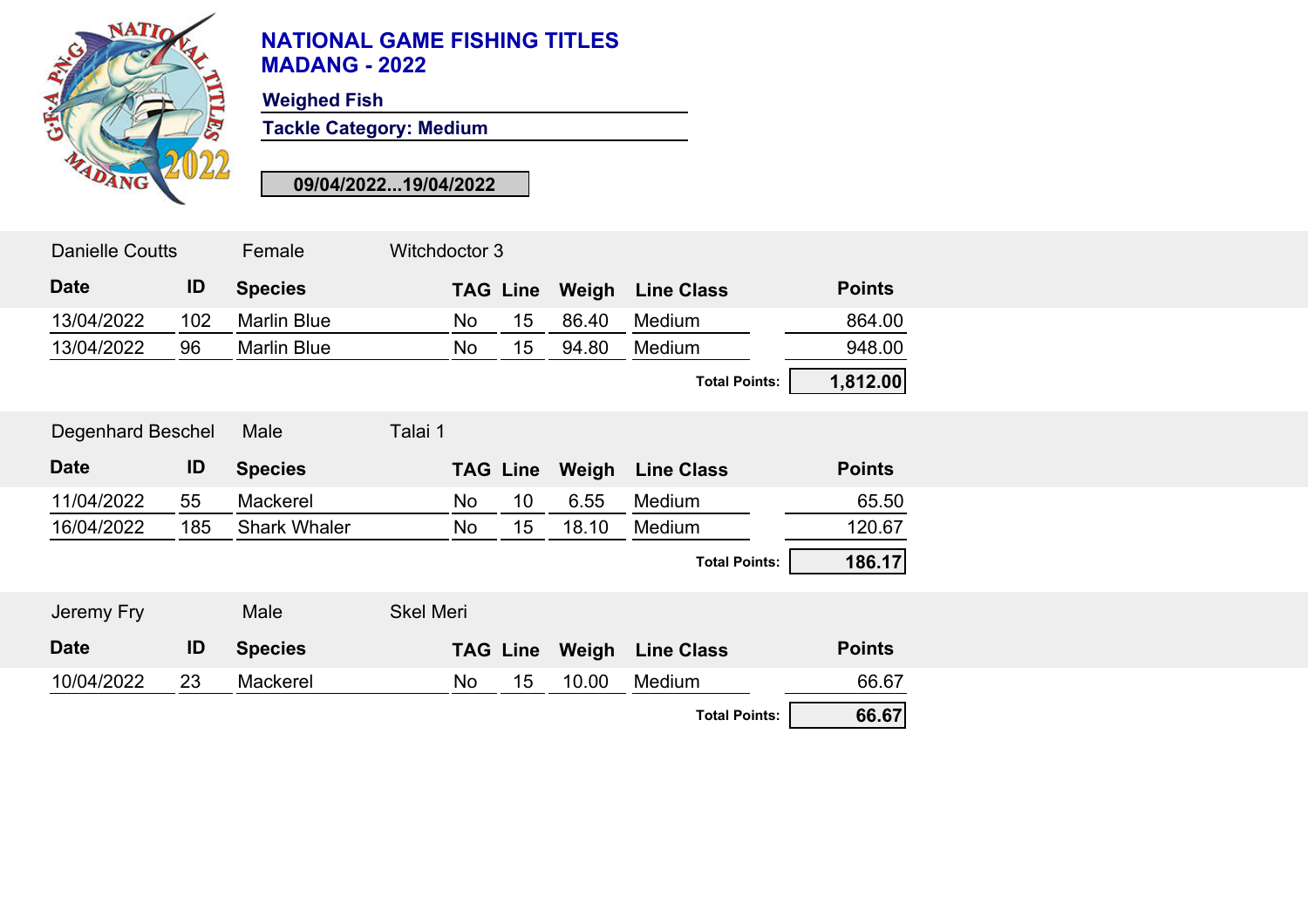

## **NATIONAL GAME FISHING TITLES MADANG - 2022**

**Weighed Fish**

**Tackle Category: Medium**

**09/04/2022...19/04/2022**

| Josh Rema     |     | Male               | Consort 2        |       |                      |               |
|---------------|-----|--------------------|------------------|-------|----------------------|---------------|
| <b>Date</b>   | ID  | <b>Species</b>     | <b>TAG Line</b>  | Weigh | <b>Line Class</b>    | <b>Points</b> |
| 12/04/2022    | 73  | <b>Marlin Blue</b> | 15<br>No         | 79.80 | Medium               | 798.00        |
|               |     |                    |                  |       | <b>Total Points:</b> | 798.00        |
| Kathy Howden  |     | Female             | Witchdoctor 1    |       |                      |               |
| <b>Date</b>   | ID  | <b>Species</b>     | <b>TAG Line</b>  | Weigh | <b>Line Class</b>    | <b>Points</b> |
| 16/04/2022    | 192 | <b>Marlin Blue</b> | No<br>10         | 58.40 | Medium               | 876.00        |
|               |     |                    |                  |       | <b>Total Points:</b> | 876.00        |
| Mogia Nime    |     | Male               | <b>BAT PNG 3</b> |       |                      |               |
| <b>Date</b>   | ID  | <b>Species</b>     | <b>TAG Line</b>  | Weigh | <b>Line Class</b>    | <b>Points</b> |
| 16/04/2022    | 194 | <b>Marlin Blue</b> | 15<br>No         | 61.20 | Medium               | 612.00        |
|               |     |                    |                  |       | <b>Total Points:</b> | 612.00        |
| Nic Schoepfer |     | Male               | Consort 2        |       |                      |               |
| <b>Date</b>   | ID  | <b>Species</b>     | <b>TAG Line</b>  | Weigh | <b>Line Class</b>    | <b>Points</b> |
| 11/04/2022    | 42  | Mackerel           | 10<br>No         | 5.80  | Medium               | 58.00         |